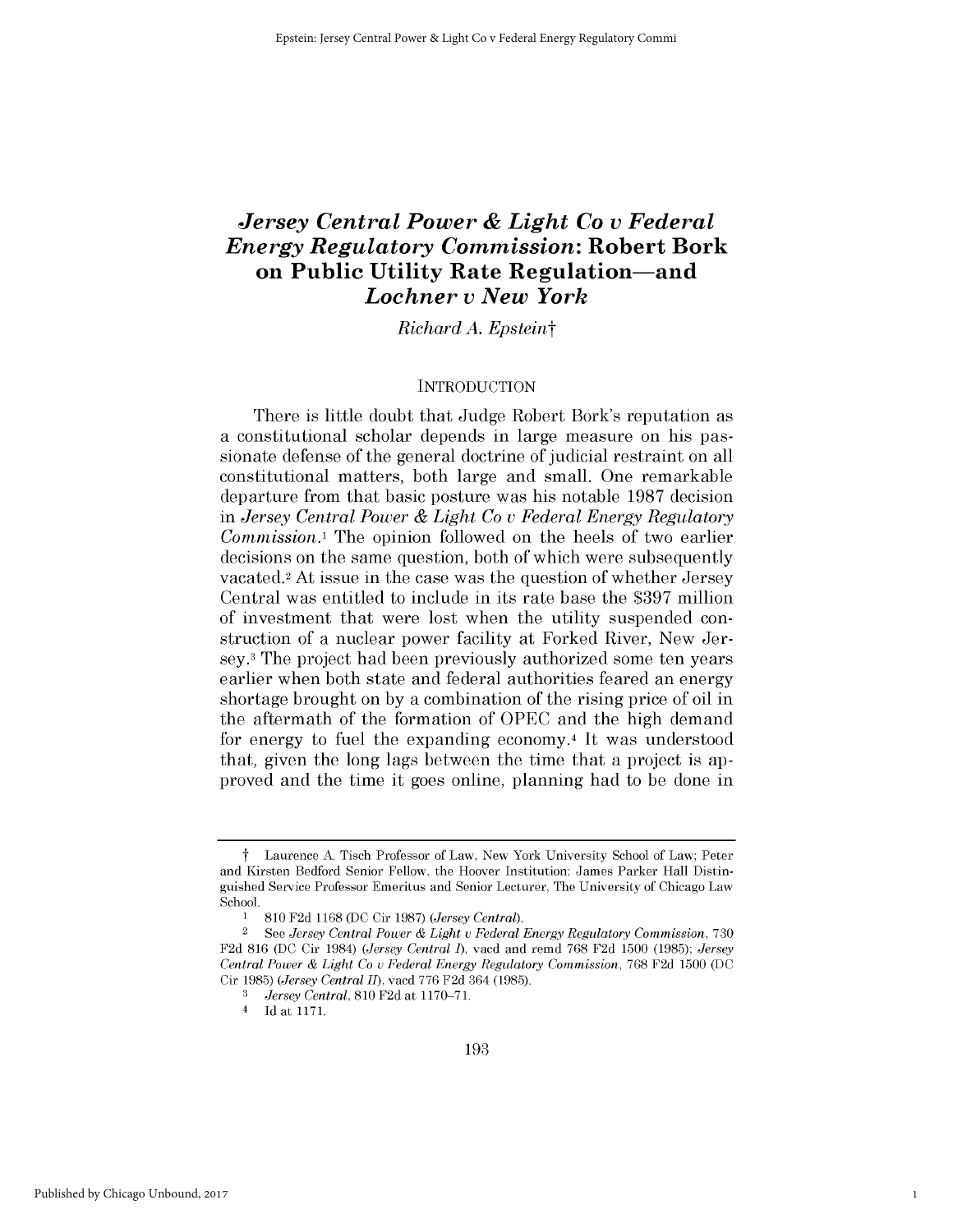## *The University of Chicago Law Review Dialogue* 194 **[80:193**

advance.5 **"All** parties agree[d] that Jersey Central's investment at Forked River was prudent when made."6 For a variety of reasons those predictions **did** not pan out. In part, conservation efforts reduced the demand for power.<sup>7</sup> "Furthermore, the protracted litigation and political controversy which attended the construction of nuclear power projects resulted in extensive delays and dramatic increases in their ultimate cost. Thus, many investments [including Forked River] which were prudent, indeed considered essential, when made, have now **by** necessity been cancelled."8 Clearly, no one factor drove the decision to cancel the project.

In dealing with this issue in *Jersey Central I,9* a unanimous panel upheld the Federal Energy Regulatory Commission's denial.1o But in *Jersey Central* **II,11** Judge Bork and then-Judge Ruth Bader Ginsburg switched course and held that Jersey Central was entitled to constitutional protection not only with respect to the proper rate of return, but also with respect to the definition of the rate base on which that return was to be calculated.12 The great question in the eyes of many was how Robert Bork could have written this decision given his passionate defense of the principle of judicial restraint on constitutional matters. But a close look at *Jersey Central's* relationship both with *Lochner v New York,13* a case so often the subject of Bork's ire, and the more general question of judicial restraint, largely exonerates Bork from the charge of a fatal intellectual inconsistency.

### **I.** BORK **ON** JUDICIAL RESTRAINT

Bork made no effort to conceal his general hostility to judicial activism. As a personal matter, **I** can recall attending in December **1983** a conference held at the University of San Diego School of Law on constitutional law that dealt with a variety of economic issues. **I** presented at the conference what eventually

 $\frac{5}{6}$  **Id at 1170–71.**<br>**6 Id at 1171** 

**<sup>6</sup>Id** at **1171.**

**<sup>7</sup>***Jersey Central, 810* **F2d** at **1171.**

**<sup>8</sup>Id.**

**<sup>9</sup> 730 F2d 816 (DC** Cir 1984) *(Jersey Central 1).*

**<sup>10</sup> Id** at 824.

**<sup>11</sup> 768 F2d 1500 (DC** Cir **1985)** *(Jersey Central II),* vacd **776 F2d** 364 **(1985).**

<sup>12</sup>*Jersey Central II,* **768 F2d** at **1502** ("After re-examining the issue, we are now persuaded that the end result test applies to both the calculation of the rate of return on invested assets and to the calculation of the proper rate base.").

**<sup>13</sup> 198 US** 45 **(1905).**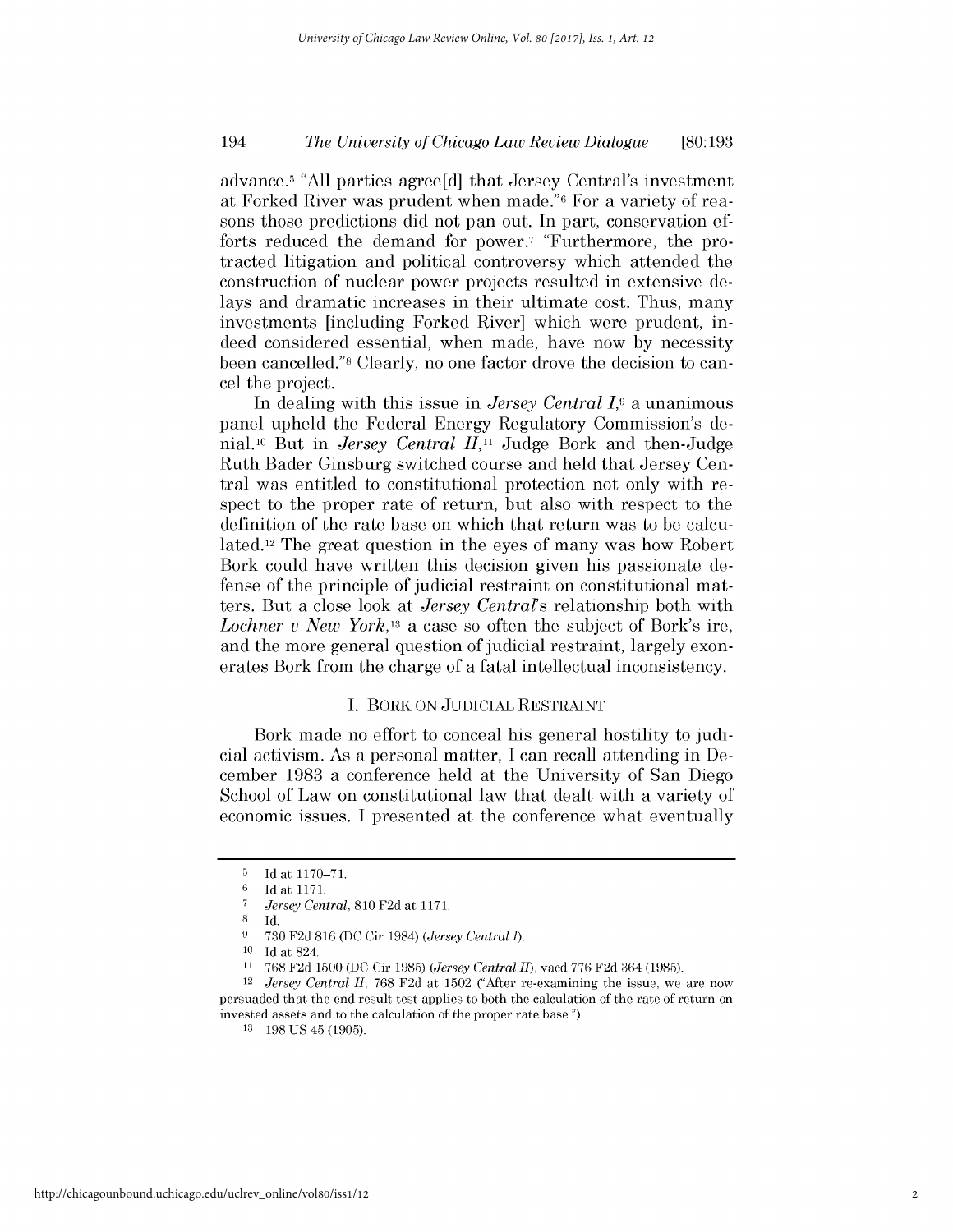became an article that **I** wrote for *The University of Chicago Law Review entitled Toward a Revitalization of the Contract Clause.14* The article essentially attacked the dominance of the rational basis standard of review in cases testing the limits of the Contract Clause of the United States Constitution, which provides simply: "No State shall **...** pass any **. ..** Law impairing the **Obli**gation of Contracts." **15My** own views are not my concern here. What was of interest at the conference, however, was Bork's response to the effort to salvage some measure of constitutional protection.

There was a sharp disjunction between Bork's views of antitrust laws16 and his views of constitutional law, where during his years at the Yale Law School he fell under the influence of his generation's most distinguished defender of the principle of judicial restraint, Professor Alexander Bickel, whose constitutional masterpiece was *The Least Dangerous Branch,* published in **1962.17** Bork often encapsulated his objection to constitutional overreach in his fierce opposition to the majority opinion of Justice Rufus Peckham in *Lochner,* a case sustaining a challenge to a sixty-hour maximum-hour law. Indeed, at the San Diego conference **I** remember vividly the verbal formulation that Bork articulated in stating his standard of review in these Contract Clause-type settings: so long as some defender of the statute could utter with a straight face a rationale for the law that he knew to be wrong, the statute was in Bork's view constitutional. His views on this subject never diminished, and he took the occasion in his **1990** bestselling book (which had some choice

<sup>14</sup> Richard **A.** Epstein, *Toward a Revitalization of the Contract Clause,* **51 U** Chi L Rev **703** (1984).

**<sup>15</sup> US** Const Art **I, § 10, cl 1.** The Clause reads in full:

No State shall enter into any Treaty, Alliance, or Confederation; grant Letters of Marque and Reprisal; coin Money; emit Bills of Credit; make any Thing but gold and silver Coin a Tender in Payment of Debts; pass any Bill of Attainder, ex post facto Law, or Law impairing the Obligation of Contracts, or grant any Title of Nobility.

**<sup>16</sup>**See Robert H. Bork, *The Antitrust Paradox: A Policy at War with Itself* 405 (Basic Books **1978).** For an earlier expression of the same ideal, see, for example, Robert H. Bork and Ward **S.** Bowman Jr, *The Crisis in Antitrust,* **65** Colum L Rev **363,** 364 **(1965).** For my discussion of these views, see generally Richard **A.** Epstein, *Bork's Bowman: "Not Gone, but Forgotten,"* **79** Antitrust L **J** (forthcoming 2014) (on file with author).

**<sup>17</sup>**Alexander M. Bickel, *The Least Dangerous Branch: The Supreme Court at the Bar of Politics* (Bobbs-Merrill **1962).**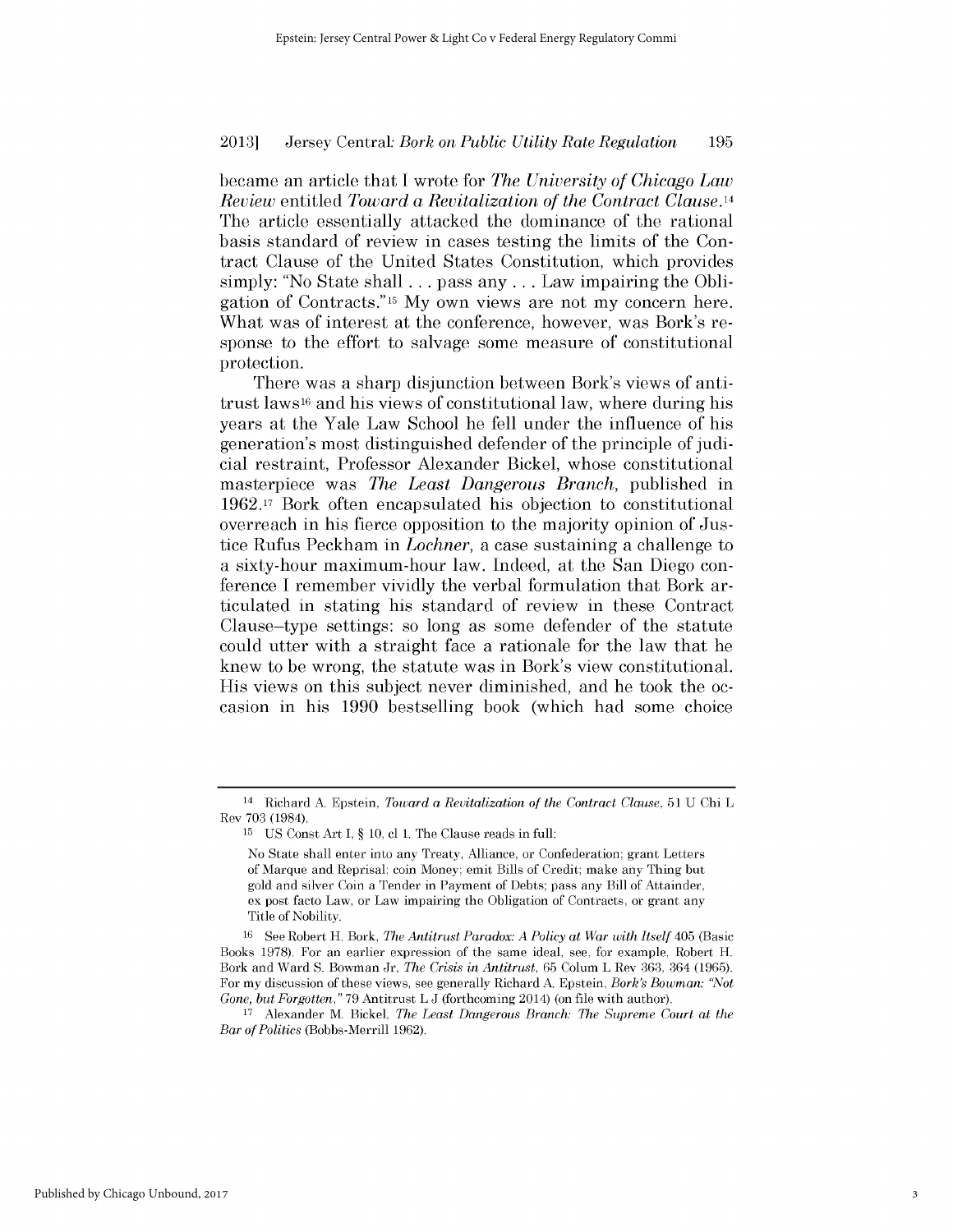## *The University of Chicago Law Review Dialogue* **196 [80:193**

words about my own misguided judicial philosophy<sup>18</sup>) to attack *Lochner* as an abomination that "lives in the law as the symbol, indeed the quintessence of judicial usurpation of power."19

It therefore came as something of a surprise that, when faced with another claim for the constitutional protection of property, Bork ultimately came out squarely on the opposite side of the question in *Jersey Central.* Bork, writing for the majority, found that the court had the power to overturn the Federal Energy Regulatory Commission when it set confiscatory rates for the public utility.20 Bork himself was keenly aware of the possibility that he would be attacked in *Jersey Central H* for a supposed conversion to Lochnerism. Although *Lochner* **did** not surface in the final decision in *Jersey Central,* it had arisen earlier when Bork was attacked **by** his fellow University of Chicago Law School alumnus Judge Abner Mikva for falling into the *Lochner* trap just **by** deigning to look closely at the rate challenge.21 To that challenge, Bork had responded as follows:

Unlimbering the ultimate malediction of legal debate, the dissent accuses us of regressing to the jurisprudence of *Lochner v. New York.* Had we committed any such enormity, we would of course deserve the anathema pronounced upon us. But this seems disproportionate since our sin consists in nothing more than taking seriously the admonition of *Hope Natural Gas,* which is quite a different thing from reviving *Lochner.22*

On this point, Bork was clearly correct. Matters of ratemaking may raise many issues in common with the economic liberty cases like *Lochner,* but serious differences separate them.23 In dealing with *Lochner, the* issues of health, safety, and worker exploitation were never far from the surface of the debate. But the issues in all rate making cases are solely financial, without any of these explosive components. In dealing with this issue, moreover, it is clear that the major possibility for abuse

**<sup>18</sup> See** Robert H. Bork, *The Tempting of America: The Political Seduction of the Law* **229-30** (Free Press **1990).**

**<sup>19</sup>**Id at 44-46.

<sup>20</sup>*Jersey Central,* **810 F2d** at **1178-79.**

<sup>21</sup>*See Jersey Central II,* **768 F2d** at **1513** (Mikva dissenting).

<sup>22</sup>**Id** at 1504 (citation omitted).

**<sup>23</sup>**For discussion of *Hope,* see Richard **A.** Epstein, *Dunwody Distinguished Lecture in Law: The Constitutional Paradox of the Durbin Amendment: How Monopolies Are Offered Constitutional Protection Denied to Competitive Firms,* **63 U** Fla L Rev **1307, 1331- 36(2011).**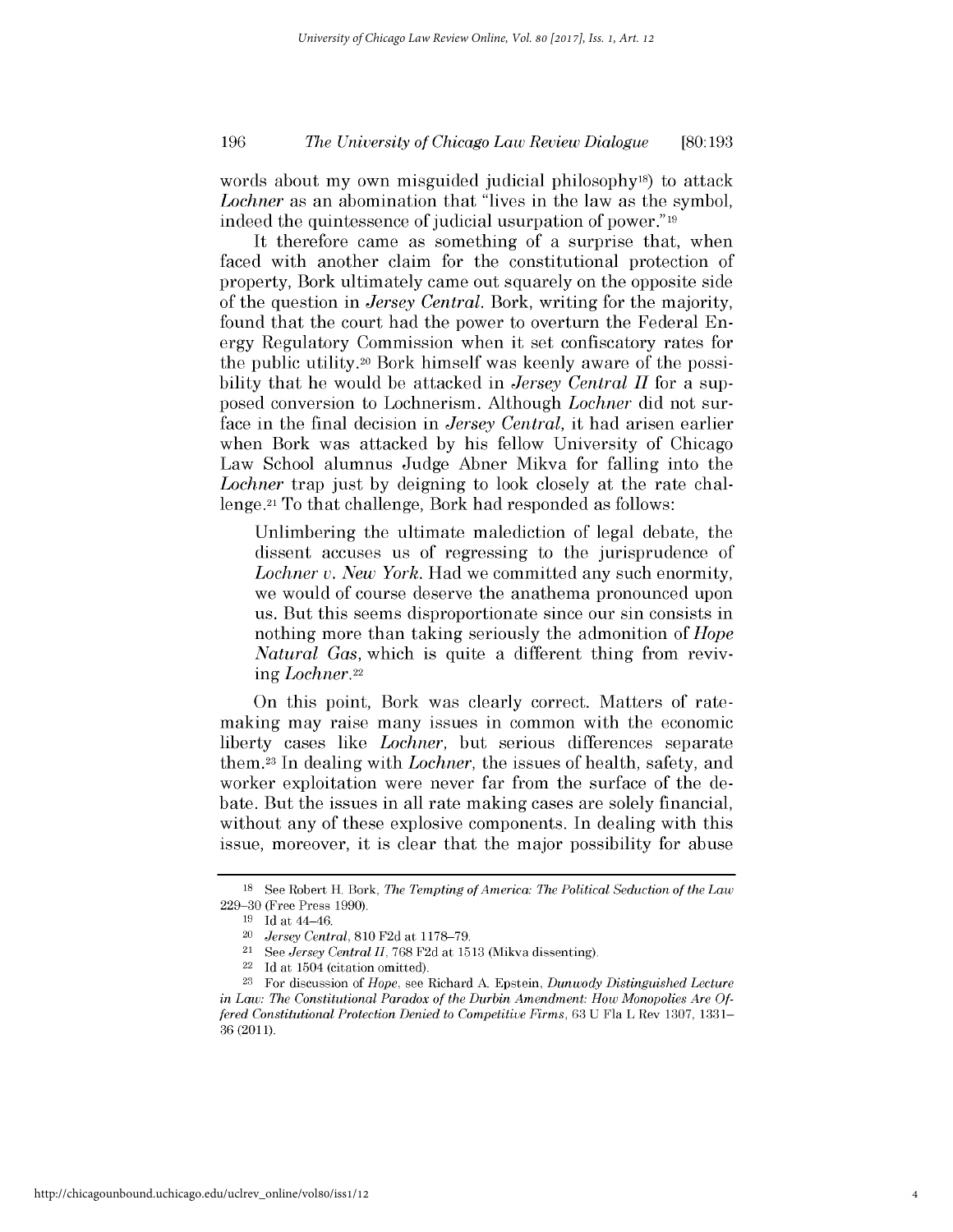lies with the government in its regulation of public utilities and not with the utility whose rates are regulated. These companies have to make extensive, irreversible investments in their facilities before they can recover any revenues from their customers. So they face the very real problem that, once the investments are completed, the legislature will set rates so low that the pub**lic** utility could never, over the life of its plant, recover its initial investment with a suitable rate of return.

#### **II. FUNDAMENTAL CHOICES IN** RATE **REGULATION**

At this point, rate regulation has to steer a middle path. The common justification for rate regulation, which Bork accepted in *Jersey Central II,* is that no public utility is entitled to earn the monopoly rate of return on its invested capital, which it could acquire from its customer base who (certainly at the time) has no alternative place to look for power. Yet at the same point, public utilities have a right to be protected against confiscatory rates.24

The issue then arises of just how to accomplish this task. On this point, there were two main lines of authority, the first of which dated back to *Smyth v Ames*,<sup>25</sup> which held that the utility could include in its rate base only those expenditures that were used and useful in the business.26 In effect, the basic argument was that the utility had to have incentives to behave as **if** it were a firm in a competitive market. Competitive firms do not recover on investments that don't pan out, and the same should be true of a regulated public utility-hence, the *Smyth* approach's possible line-by-line review of each claimed expenditure. But the quid pro quo for that proposition is that the rate of return on the assets that do qualify for inclusion in the rate base should be set **high** enough to offset the risk they would become unproductive, which is just what happens in a competitive market.<sup>27</sup> So the *Smyth v Ames* solution featured a small rate base with an upward adjustment in the rate of return. It is worth adding, moreover, that *Smyth* never **did** address the precise point at issue in this case, namely that assets would fall out of the rate base

<sup>24</sup>*See Jersey Central II,* **768 F2d** at **1503.**

**<sup>25</sup>169 US** 466 **(1898).**

**<sup>26</sup>Id** at 546.

**<sup>27</sup>**See Paul W. Garnett, *Forward-Looking Costing Methodologies and the Supreme Court's Takings Clause Jurisprudence,* **7** CommLaw Conspectus **119, 129 (1999),** quoting *Smyth,* **169 US** at 546.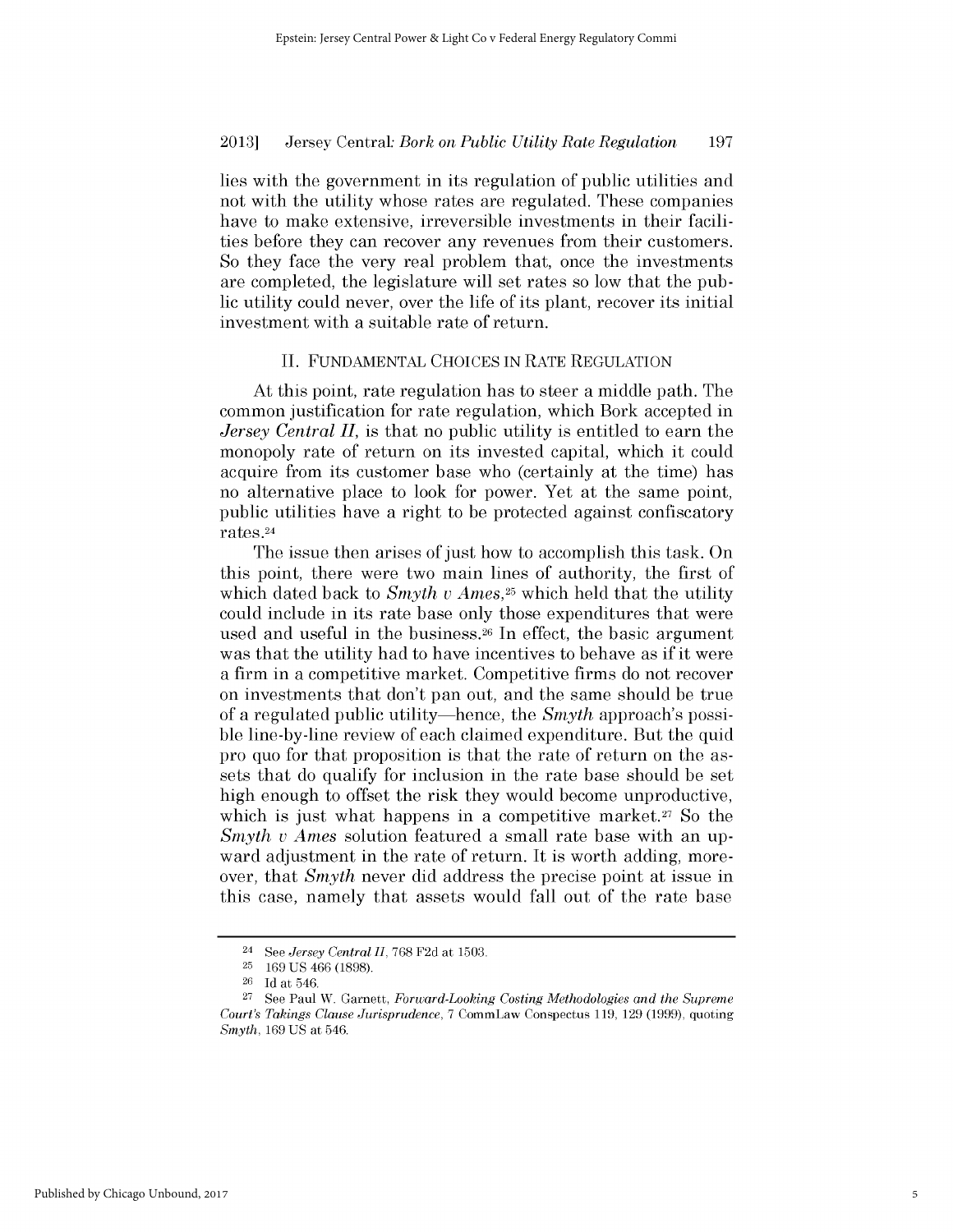## *The University of Chicago Law Review Dialogue* **198 [80:193**

because of political opposition or environmental regulation as opposed to an unwise or unsuccessful firm investment.

There are of course difficulties with this particular argument. Someone has to decide which assets are in and which are out. Once that is done, it becomes necessary to figure out the suitable rate of return on these assets. In principle, it could be claimed that the process is infected with a fatal form of circularity because no one can figure out the "fair value" of the assets without first knowing the revenues that they will generate.<sup>28</sup> But it is just those revenues that have to be set on the basis of a fairvalue determination. **I** do not think that this difficulty is insuperable. The initial benchmark is the risk-adjusted rate of return in competitive industries. Once that is calculated, the appropriate response is to reduce the utility's rate of return to take into account its relative insulation from competition.

Be that as it may, Justice William **0.** Douglas in *Federal Power Commission v Hope Natural Gas Co*<sup>29</sup> took the position that the right way to compute rates was to avoid the complexities of these line-by-line calculations **by** changing both the rate base and the method for calculating the rate of return.<sup>30</sup> The new rate base was the total capital invested in the business.<sup>31</sup> The new rate of return was reduced to reflect that the risk of imprudent investments was now shifted to the rate payers.<sup>32</sup> In effect the only task left for the Court was to see whether the "end result" of this process met constitutional standards of review:

The rate-making process under the Act, i.e., the fixing of "just and reasonable" rates, involves a balancing of the investor and the consumer interests. Thus we stated in the *Natural Gas Pipeline Co.* case that "regulation does not

**<sup>28</sup>**Justice Louis Brandeis put the point thusly:

The rule of *Smyth u. Ames* sets the laborious and baffling task of finding the present value of the utility. It is impossible to find an exchange value for a utility, since utilities, unlike merchandise or land, are not commonly bought and sold in the market. Nor can the present value of the utility be determined **by** capitalizing its net earnings, since the earnings are determined, in large measure, **by** the rate which the company will be permitted to charge; and, thus, the vicious circle would be encountered.

*Southwestern Bell Telephone Co u Public Service Commission of Missouri,* **262 US 276, 292 (1923)** (Brandeis concurring).

**<sup>29 320</sup> US 591** (1944).

**<sup>30</sup> Id** at **603.**

**<sup>31</sup> Id** at 624.

**<sup>32</sup> Id** at 622.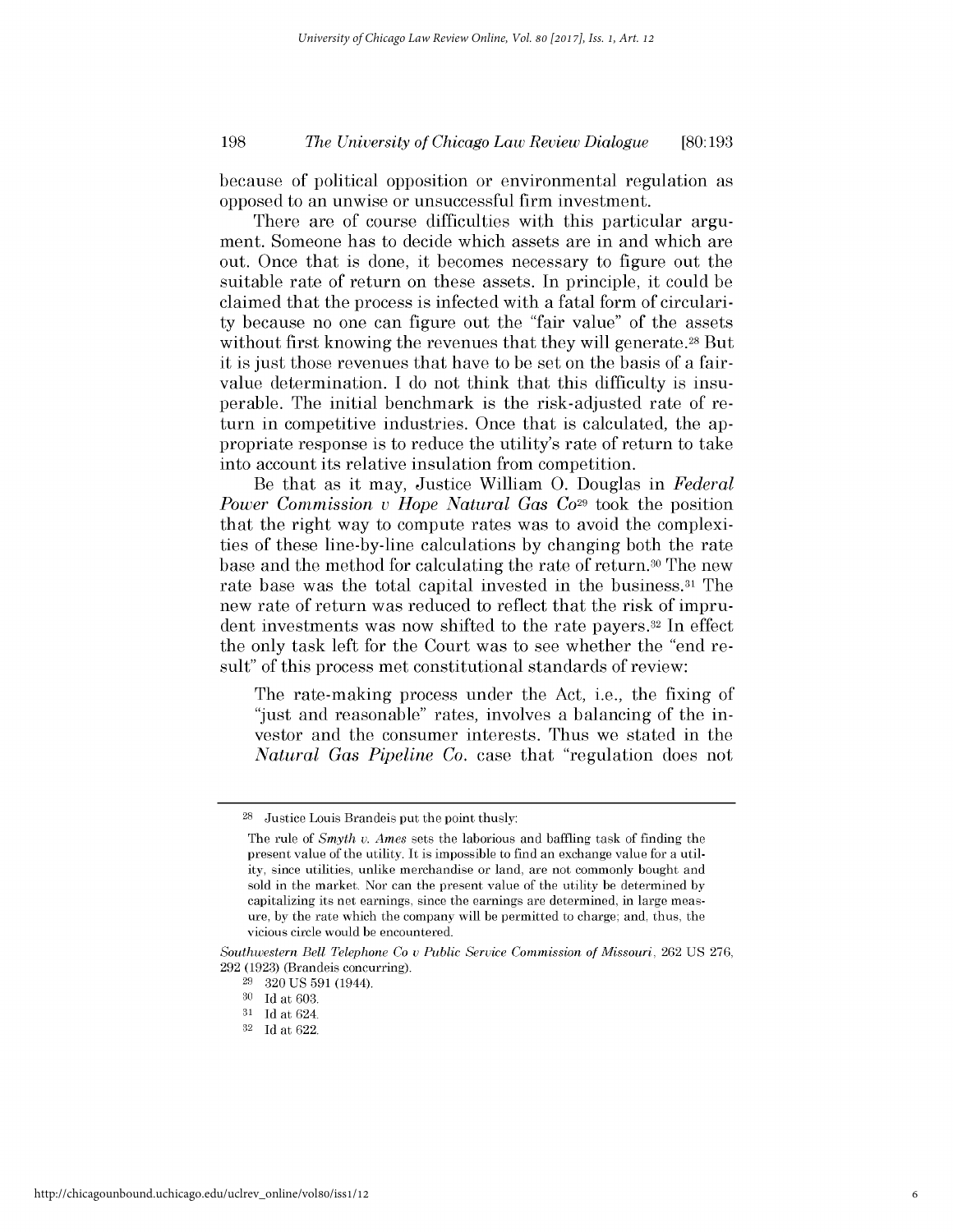insure that the business shall produce net revenues." But such considerations aside, the investor interest has a legitimate concern with the financial integrity of the company whose rates are being regulated. From the investor or company point of view it is important that there be enough revenue not only for operating expenses but also for the capital costs of the business. These include service on the debt and dividends on the stock. **By** that standard the return to the equity owner should be commensurate with returns on investments in other enterprises having corresponding risks. That return, moreover, should be sufficient to assure confidence in the financial integrity of the enterprise, so as to maintain its credit and to attract capital.33

The adoption of this standard thus gives rise to the question of what standard of constitutional scrutiny should be given to these rate determinations. In one sense, the standard is pliable because it allows both methods of rate making to be used at the discretion of the legislature. But it is critical to note that the choice is between two internally consistent methods. It is not a rule that tolerates the selection of the narrow rate base coupled with the limited rate of return. The rule therefore rests on a composite of two distinct standards. There is a lot of slack on the way in which the end result is reached, but there is *far less* slack on what that end result must be. In this regard, the second component almost looks like a strict scrutiny standard, which sets this case apart from the standard view that rational basis review governs rate regulation. The instructive contrast on this part is between *Hope Natural Gas,* which has some teeth, and *Yakus u United States,34* decided some two months later, which reverted to the lower rational basis test for a comprehensive **sys**tem of national price controls.35 In *Yakus,* the regulated parties **did** not have any invested capital, which triggered the rate-ofreturn inquiry in *Hope Natural Gas.36* Similarly, Justice Douglas in *Hope Natural Gas* also distinguished *Nebbia v New York,37* which adopted a rational basis standard of review for state laws

**<sup>33</sup>***Hope Natural Gas,* **320 US** at **603** (citations omitted).

<sup>34</sup> **321 US** 414 (1944).

**<sup>35</sup>Id** at 457.

**<sup>36</sup>**See id at *431; Hope Natural Gas,* **320 US** at 604-05.

**<sup>37 291</sup> US 502** (1934). See *Hope Natural Gas,* **320 US** at **601,** citing *Nebbia,* **291 US** at **523-39.**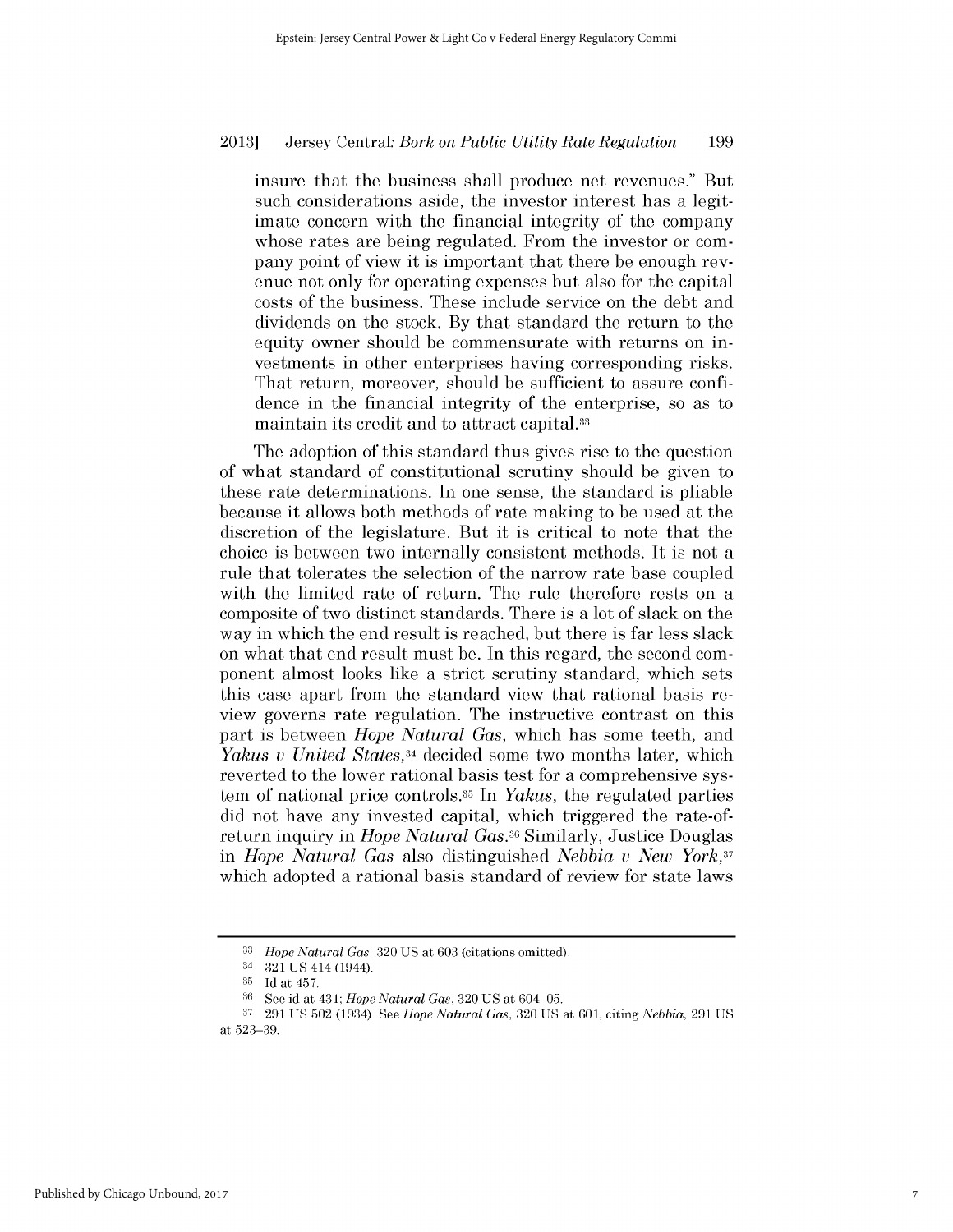## *The University of Chicago Law Review Dialogue* 200 **[80:193**

that set minimum prices for dairy products.38 That decision represents the inveterate progressive impulse to foster cartels and monopolies. But that criticism is beside the key point, which **is** that the regulatory protection of these dairy farmers could not pose any risk of confiscatory rate making that **did** not allow them to recoup their cost of capital.

### III. *BORK IN JERSEY CENTRAL*

It was against this background that Bork had to decide what should be done given the decision of the New Jersey rate makers to disallow the recovery **by** Jersey Central of the investment that it lost when the utility cancelled its project. On this score, Bork got the first point correct when he wrote as follows:

At oral argument before the *en banc* court, counsel for the Commission indicated that the "end result" test *did* allow a court to set aside a rate order when the company would otherwise go bankrupt and the Commission had refused to take that into account. The source of this constricted standard **is** elusive, not to say invisible. *Hope Natural Gas* talks not of an interest in avoiding bankruptcy, but an interest in maintaining access to capital markets, the ability to pay **divi**dends, and general financial integrity. While companies about to go bankrupt would certainly see such interests threatened, companies less imminently imperiled will sometimes be able to make that claim as well. Jersey Central alleges that it *is* such a company. The contention that no company that is not clearly headed for bankruptcy has a **ju**dicially enforceable right to have its financial status considered when its rates are determined must be rejected.39

The point is of no little significance because it protects those public utilities that have low debt-to-equity ratios from confiscatory rates. Ideally, in a competitive industry, a firm will have full control over its debt-to-equity ratio, at least **if** it can get its lenders to go along. There is, moreover, no reason to think that the firm will not move to get the right amount of borrowed capital. But once rate protection is tied to the threat of bankruptcy, the entire calculus switches: the astute firm will increase its borrowing to the maximum level allowed, which in turn will

**<sup>38</sup>***Nebbia,* **291 US** *at* **537.**

*<sup>39</sup>Jersey Central,* **810 F2d** *at* **1180.**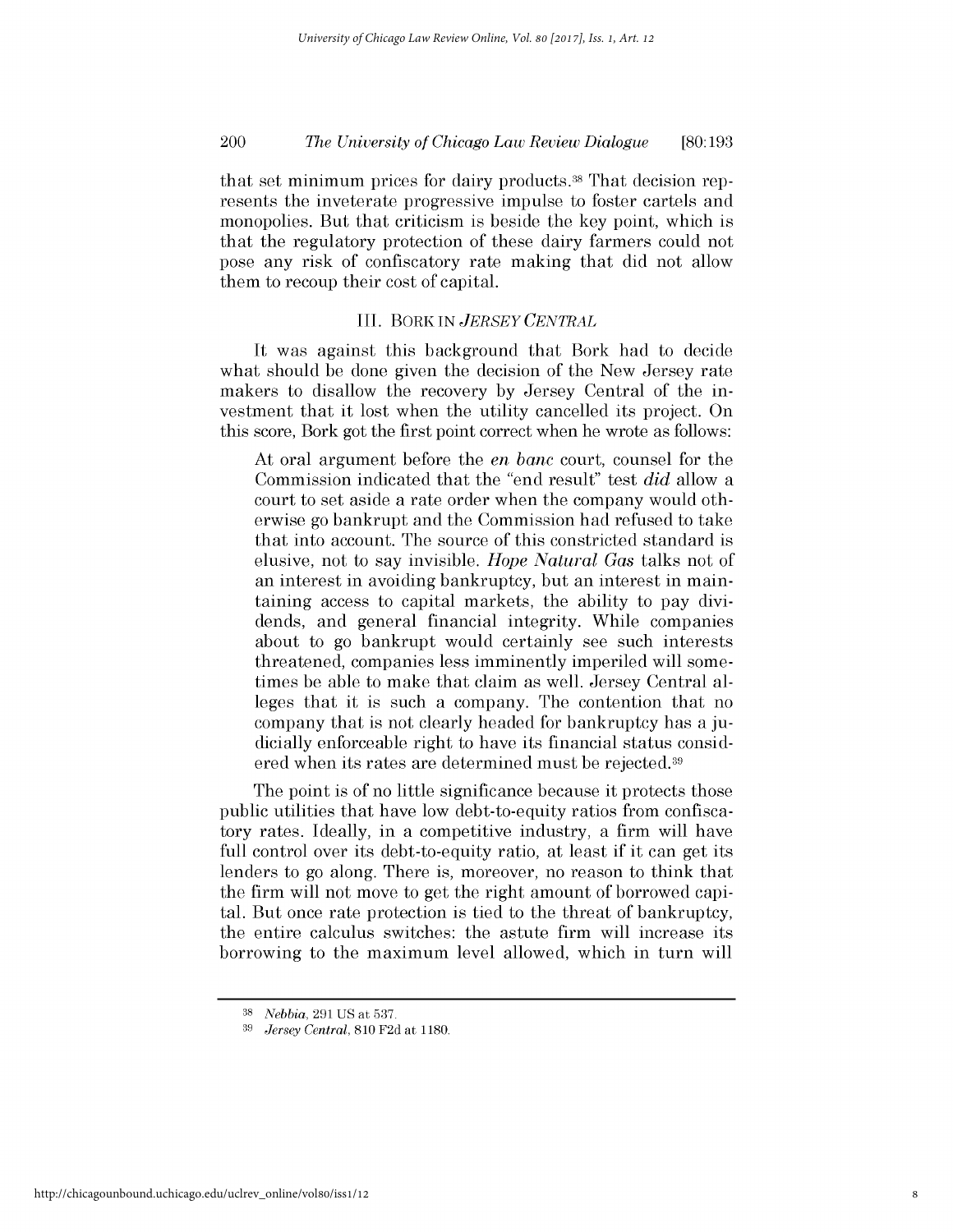increase the risk of bankruptcy. Liquidation for a public utility does not work, as it must be kept as a going concern. **A** transfer of control does not work because there is no way to foreclose on the utility's assets, given that banks do not know how to run these operations. Hence the **high** debt service allows the utility to increase its rates to service the debts. The higher leverage in turn helps increase the return on the smaller equity base. There is, however, no reason at all to allow this form of strategic behavior, which the Bork decision neatly blocks.

It is therefore evident that Bork **did** some real good in curbing his own natural instincts toward judicial restraint. But the question still remains whether he went far enough. On this **is**sue, **I** would fault him on two separate grounds. The first, hinted at above, is that **I** do not think that he, or for that matter the dissent, came to grips with the reason that the Forked River project cratered. In traditional rate-making hearings the busi*ness* risks that public utilities declare are their estimated costs of construction or the demand for their services. These declared uncertainties are reflected in the approved rate. In this instance, the source of uncertainty **did** not lie in these traditional marketplace activities, but in the entire set of political protests and general regulations that came quite literally from nowhere.40 **If** these had been anticipated correctly, the choice between the *Hope* standard and the *Smyth* standard would not have mattered. The risk would have been factored in from the beginning so that the overall rate structure would have moved upward to compensate the utility for that risk.

The entire situation is completely unnerving because there is no reason to think that any public utility can control future political or regulatory risks to the same degree that it can **con**trol the costs of its own construction. The purpose of "used and useful" is to incentivize the firm to make prudent investments in its own business. In the Forked River project, the party who needed disciplining was not the utility but the political activists and the various regulators at the federal, state, and local levels who could inject huge uncertainties into the project. Figuring out where the blame *lies is* no easy decision, but rather is a matter of complex apportionment that no one dealing with the case was prepared to undertake. Would the plant have operated in a less politically charged environment? The answer to that question

**<sup>40</sup> See** id at **1171.**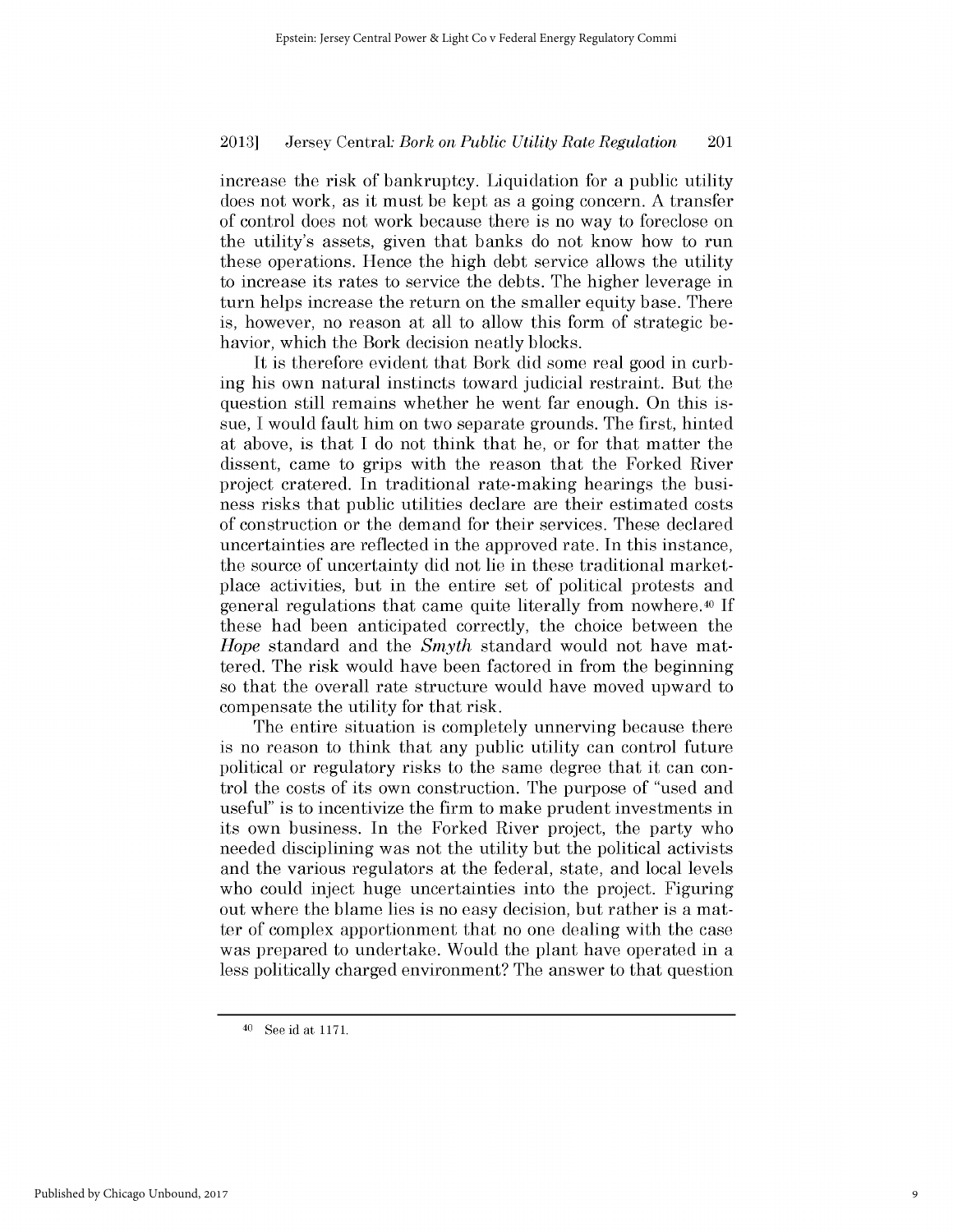## *The University of Chicago Law Review Dialogue* 202 **[80:193**

has to be yes, which is not to say that the fundamental economics had nothing to do with this particular decision. But it does indicate that the consideration of changed circumstances cannot be put to one side in thinking about these issues.

Bork **did** not reach that conclusion in this case. Rather, what he **did** was remand the entire matter back to the lower court for an evidentiary hearing on how the rate-base issue should be decided.41 Indeed, one serious difficulty with this result is that it meshes only imperfectly with the *Hope Natural Gas* test, a point that became clear two years later when the Supreme Court faced the same issue of cost recovery for canceled projects. In *Duquesne Light Co u Barasch,42* Chief Justice William Rehnquist concluded that no separate adjustment had to be made for these cancelled expenditures so long as the bottom-line rate of return was within the band of reasonableness under *Hope Natural Gas,* which in that case it was.43 From the record, it appears as though he would have reached a different conclusion in *Jersey Central,* where the underlying financial position was a lot more perilous.<sup>44</sup> It is worth noting, moreover, that after the public utility lost the case, the state reversed the outcome **by** statute to allow the inclusion of these expenditures in the rate base.45

#### **CONCLUSION**

The entire episode shows something about the difficulty of the rate-making problem, and about Bork as a judge. Although he was often transfixed **by** the rhetoric of judicial restraint, he was not a prisoner to his own doctrine, and in at least one case

**<sup>41</sup> Id** at **1187-88.**

**<sup>42 488</sup> US 299 (1989).**

**<sup>43</sup>**See id at **310,** quoting *Hope Natural Gas,* **320 US** at **602.**

**<sup>44</sup>**Compare *Duquesne Light Co,* **488 US** at **312** (noting that "[n]o argument has been made that these slightly reduced rates jeopardize the financial integrity of the companies"), with *Jersey Central,* **810 F2d** at **1198** (noting that Jersey Central "faced **fi**nancial distress").

**<sup>45</sup>**The Pennsylvania electric-generation market has since been restructured to more effectively resemble a competitive market. However, the new law still includes references to a utility company's ability to continue to recover in their rate base "transition or stranded costs" that "traditionally would be recoverable under a regulated environment but which may not be recoverable in a competitive electric generation market." **66** Pa Cons Stat Ann *§* **2803.** See also **28** Pa Cons Stat *§* 2804(4)(v) ("[T]he utility shall not be required to reduce its capped rates below the capped level upon the complaint of any party if the commission determines that any excess earnings achieved under the cap are being utilized to mitigate transition or stranded costs **. . . .").**